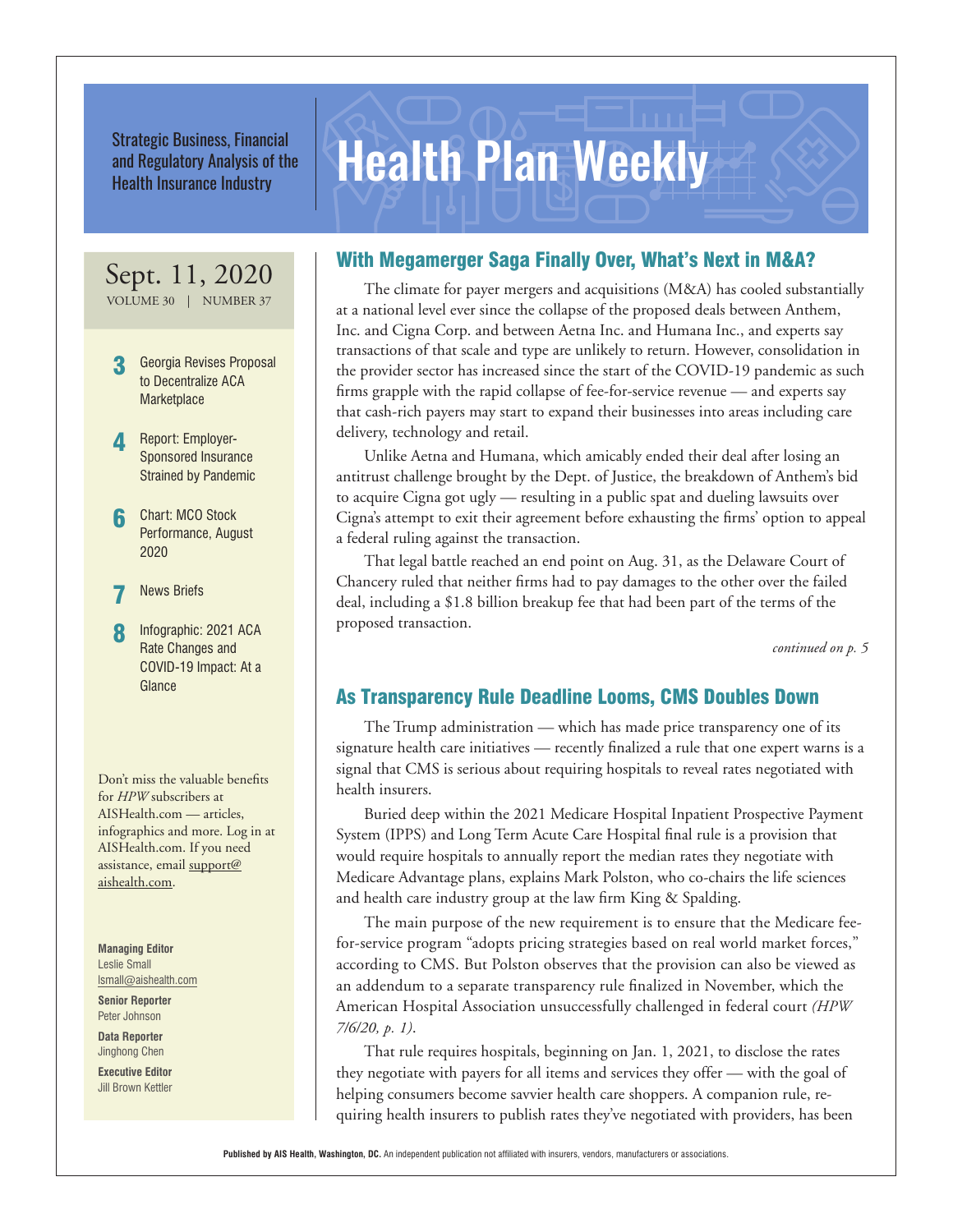proposed but not yet finalized. Both provider and payer trade groups have lobbied against the rules, arguing that they would do little to help consumers shop for care.

Hospitals have been scrambling to comply with the transparency regulation targeting their industry before the looming deadline, says Polston, who previously served as HHS's deputy associate general counsel for litigation. Some organizations — with their resources stretched thin amid the ongoing public health emergency — may have been prepared to accept the civil monetary penalty for noncompliance, he suggests. (CMS has said it can impose a penalty of no more than \$300 per day for failing to adhere to the hospital transparency rule.)

"There was a 'hope springs eternal' [outlook] with, perhaps the rule will be struck down [in court], perhaps the agency will agree to delay it in light of the COVID pandemic," Polston says. "Neither one of those has come to pass thus far, so I think the third option of, 'Perhaps we'll just need to incur the penalty because we have to do all these

other things like provide patient care in the pandemic,' I think now CMS is indicating that you may not have that option on the table either."

That's because the just-finalized IPPS rule requires hospitals to include median rates negotiated with MA plans on their Medicare hospital cost reports — and if they fail to do so, they risk not being reimbursed by Medicare at all, according to Polston. "It is possible for a hospital to comply with the cost-reporting requirement of providing the median negotiated rates with Medicare Advantage payers and not comply with the transparency rule, but the burden of doing the former is part of the burden of doing the latter, so they have an additional incentive to go ahead and get this all done," he explains.

Ultimately, "I think this could be interpreted as a shot across the bow to the hospital industry by the agency, basically saying something to the effect of, 'Don't think you can avoid complying with this,'" he concludes. In fact, since the final IPPS rule came out, King & Spalding has seen "an uptick in

*Health Plan Weekly* (ISSN: 2576-4365) is published 52 times a year by AIS Health, 2101 L Street, NW, Suite 300, Washington, D.C. 20037, 800-521-4323, www.AISHealth.com.

Copyright © 2020 by Managed Markets Insight & Technology, LLC. All rights reserved. On matters of fair use, you may copy or email an excerpt from an article from *HPW*. But unless you have AIS Health's permission, it violates federal law to copy or email an entire issue, share your AISHealth.com password, or post content on any website or network. Please contact sales@aishealth.com for more information.

*Health Plan Weekly* is published with the understanding that the publisher is not engaged in rendering legal, accounting or other professional services. If legal advice or other expert assistance is required, the services of a competent professional person should be sought.

Subscriptions to *HPW* include free electronic delivery and access to all content online at www.AISHealth.com. To renew your annual subscription, please order online at www.AISHealth.com. For subscriptions for five or more users, contact sales@aishealth.com.

Senior Reporter, Peter Johnson; Managing Editor, Leslie Small; Executive Editor, Jill Brown Kettler

**EDITORIAL ADVISORY BOARD: Michael Adelberg,** Principal, Faegre Drinker Consulting; **Brian Anderson,**  Principal, Milliman, Inc.; **Pat Dunks,** Principal and Consulting Actuary, Milliman, Inc.; **Adam J. Fein, Ph.D.,**  President, Pembroke Consulting, Inc.; **Bruce Merlin Fried,** Partner, Dentons; **John Gorman,** Founder and Chairman, Nightingale Partners LLC

interest in legal services associated with compliance with the price transparency rule."

The move by CMS is also noteworthy for private insurers, as it suggests the administration is committed to following through with the transparency rule targeting that side of the industry, Polston says. "It means CMS is very serious about transparency in both contexts — it's serious about hospital price transparency and it's going to be serious about transparency from the payers as well."

#### AHIP, Think Tanks Criticize Rule

Nevertheless, America's Health Insurance Plans (AHIP) is still making its case that the "forced disclosure of privately and competitively negotiated rates will undermine competition, push prices higher, and ultimately reduce affordability." In a Sept. 8 email to reporters, the trade group highlighted a recent analysis from George Mason University's Mercatus Center that concluded: "policymakers should be highly selective in issuing transparency mandates" in health care.

Past research had suggested that just a small fraction of consumers' health care dollars goes toward shoppable services such as outpatient services and radiology, the report noted. And even for such services, studies have shown that consumer uptake of private health insurers' price-shopping tools is very low. So not only might transparency have little effect on health care prices in many markets, it "could even push prices upward via tacit collusion" on the part of providers, the researchers added.

In a Sept. 10 post, the right-leaning group Americans for Tax Reform also helps make insurers' case, arguing that: "Negotiated rates are the proprietary financial information of the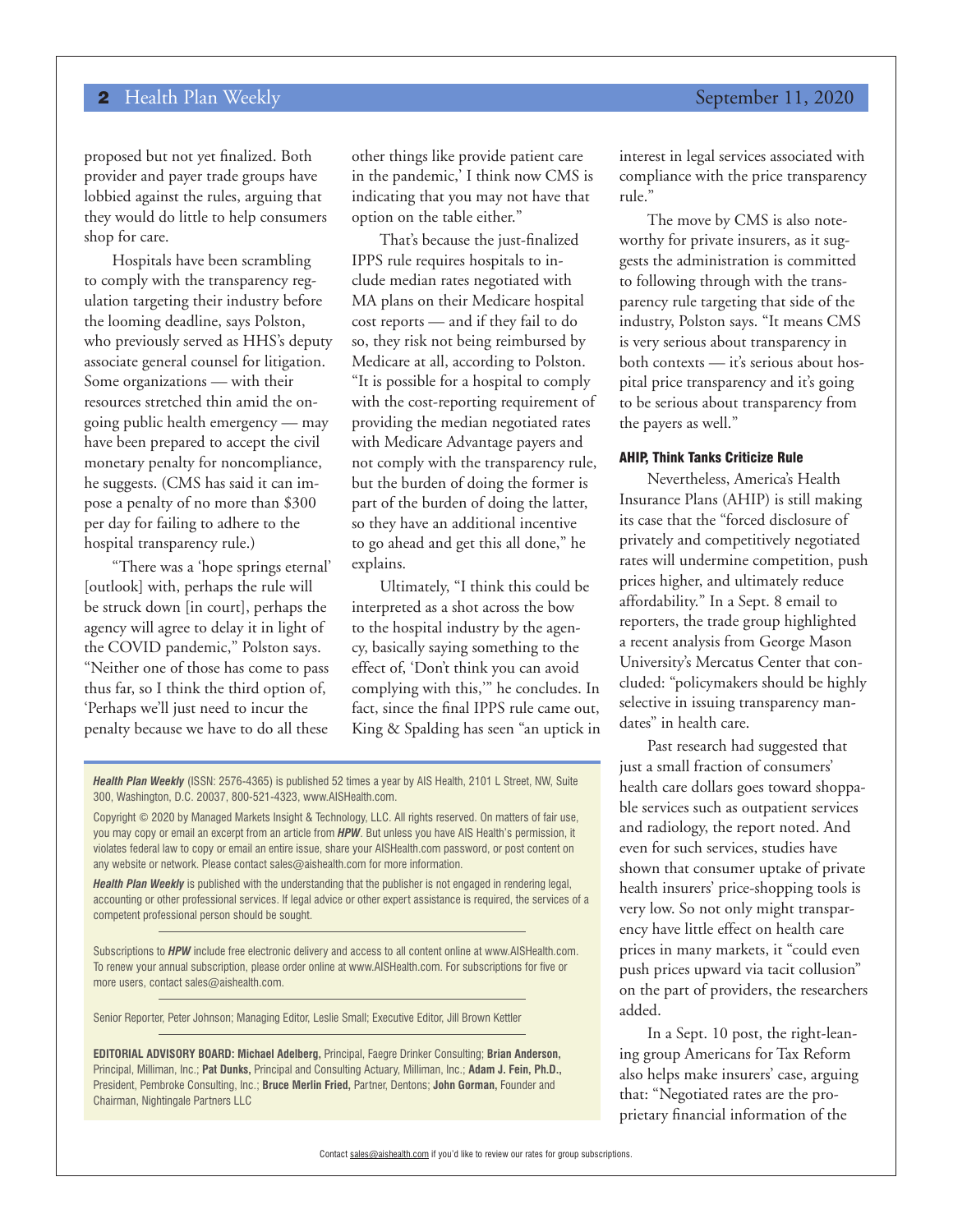#### September 11, 2020 **September 11, 2020 Health Plan Weekly 3**

parties to the contract — healthcare providers and insurers, so this proposed rule is akin to using government power to force companies to release their intellectual property to competitors. The biggest beneficiary of disclosing negotiated rates would be third parties and consultants, who could stand to receive a windfall using the proprietary financial information of healthcare plans to game the system and make profit."

Rather than having the federal government mandate the rollout of internet-based price transparency tools that would "place onerous burdens on insurers," resources could be better spent by ensuring that more consumers use existing price-shopping tools, the post added.

Contact Polston at mpolston@ kslaw.com. View the Mercatus report at https://bit.ly/2ZnyEJS and the Americans for Tax Reform post at https://bit.ly/3k9tpVN. ♦

*by Leslie Small*

#### Georgia Revises Proposal to Decentralize ACA Marketplace

Georgia recently reaffirmed its proposal to make dramatic changes in its individual market, saying it plans to abandon the Affordable Care Act (ACA) marketplace in favor of a new state program despite the widespread disruptions in health care and health insurance brought by the coronavirus pandemic.

In its revised Section 1332 waiver request to CMS, Georgia said it wanted to push back the start date for part of its plan, meaning the proposal's two parts — the new state marketplace and a new reinsurance program — wouldn't take effect until 2022.

However, Joseph Antos, the Wilson H. Taylor Scholar in Health Care and Retirement Policy at the American Enterprise Institute, tells AIS Health that it's not clear whether CMS will move to approve it, or will wait to consider it until after the election. He thinks a long wait is more likely.

"This is lined up the way the Trump administration, I think, would agree could be approved," Antos says. However, since it's September of an election year, the proposal becomes more of a potential liability for the administration.

"It raises a political question in my mind: 'Do you have CMS approve this thing?' And then get into another court battle with the headline being, 'Trump administration approves taking away good coverage for low-income people in Georgia,'" Antos says. "This doesn't have the feel of a sure approval."

#### State Embraces New Guidelines

CMS issued controversial new guidelines last October for the ACA's Section 1332 waivers, with the goal of giving states much greater latitude than the Obama administration had permitted to experiment with their individual insurance markets *(HPW 11/11/19, p. 1)*. Georgia was the first state to take CMS up on that increased flexibility, with a two-pronged waiver request.

First, a reinsurance program would help insurers pay high-cost claims, with the goal of lowering premiums. Second, the "Georgia Access Model" would make more drastic changes to the individual market. These changes would include:

✦ *Directing consumers to buy coverage through private broker or insurer websites, rather than via HealthCare. gov;*

✦ *Putting the state in control of ACA subsidies*; and

#### ✦ *Allowing health plans that don't cover all 10 of the ACA's essential health benefits categories to be sold alongside qualified health plans (QHPs).*

"By enabling all plans licensed in the state to be offered side-by-side with QHPs and Catastrophic Plans, consumers will be able to view the full range of options available to them within the state and select the plan that best suits their needs and price point," the state said in its revised waiver request. "The goal is to increase healthcare coverage across the state, without eroding the QHP market to provide consumers expanded options."

#### Coinsurance Amounts Would Vary

Under Georgia's revised waiver request, the reinsurance program would begin in 2022, instead of in 2021 as previously envisioned. The state's individual market would transition to the Georgia Access Model in 2022, as well.

According to Georgia's calculations, the reinsurance program would reduce premiums for the individual market statewide by 10.2% and as a result would increase enrollment by 0.4% in 2022.

The program would set different coinsurance percentages by region in the state: 15% for claims in the Atlanta metro area (deemed a low-cost region), 45% in a mid-cost region, and 80% in a more rural, high-cost region. In July 2019, Colorado became the first state to receive CMS approval for a reinsurance program that varies reimbursement amounts depending on where individuals live.

Georgia's reinsurance proposal sets a low bar for the cost of a claim it helps insurers pay for: \$20,000, compared with an "attachment point" of around \$40,000 or \$50,000 in other states. Georgia also sets the cap at which it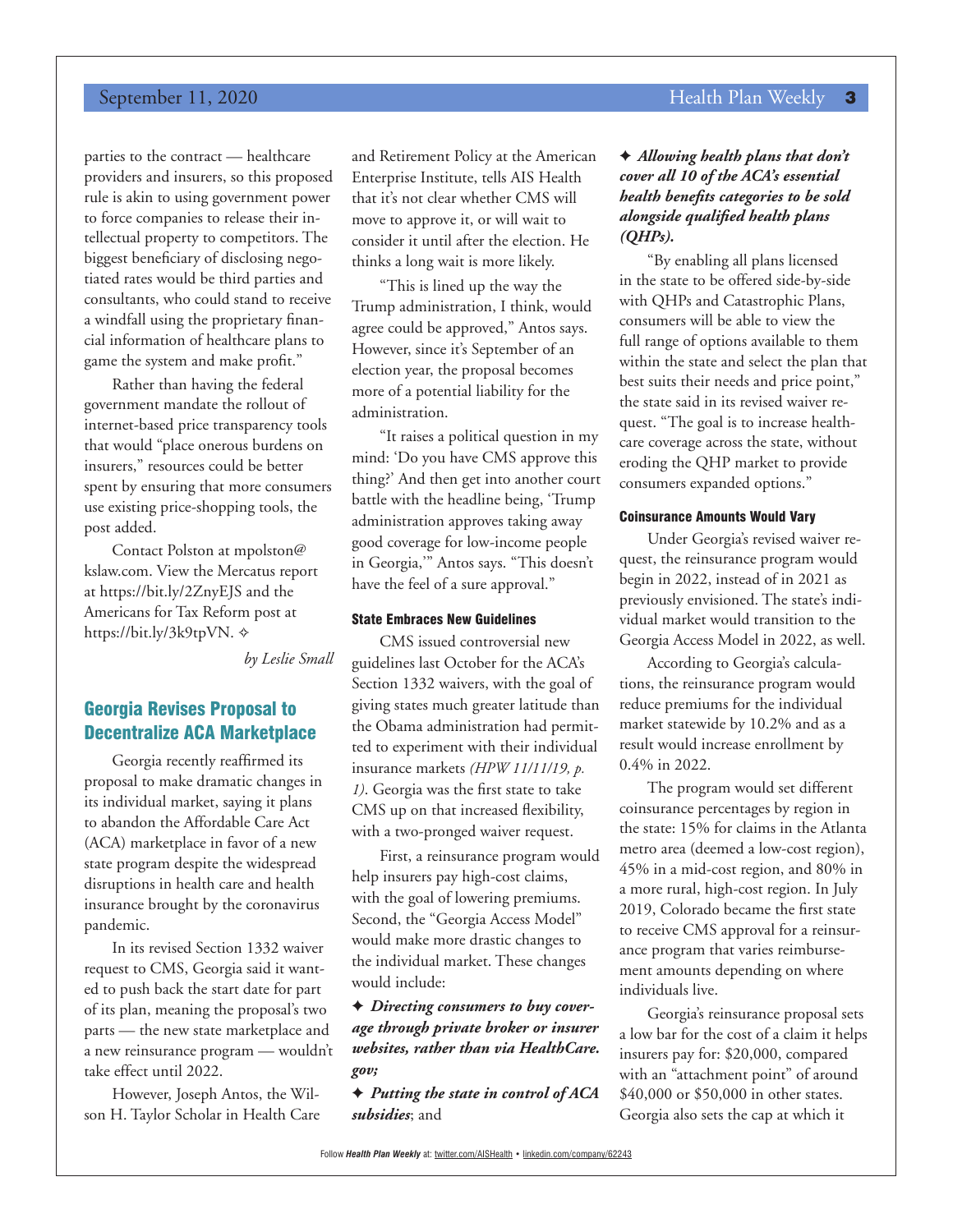stops subsidizing a claim at \$500,000 — a higher point than in other states.

The Georgia Access Model would be more potentially disruptive than the reinsurance part of the waiver request.

According to the state, it would provide better access, improved customer service and expanded choice of affordable coverage options. The state estimates it would increase enrollment in the individual market by 25,000 members in 2022, and would decrease

marketplace premiums by 3.5%. The state is asking the federal government to pass through any savings it realizes from the reinsurance program and from the Georgia Access model.

Tara Straw, senior policy analyst at the left-leaning Center on Budget and Policy Priorities, warned in a Sept. 1 report that the Georgia plan would reinstate the difficult-to-navigate pre-ACA system of selling individual coverage via private brokers and insurance companies, putting coverage for the 500,000 state residents who currently use the federal marketplace at risk. This could raise premiums and lead more Georgians "to enroll in substandard plans instead of comprehensive coverage," she said.

"Evidence from past, far simpler transitions between federal and state marketplaces suggests that tens of thousands of Georgians might lose coverage simply because of the disrup-

#### Report: Employer-Sponsored Insurance Strained by Pandemic

A Sept. 9 report by the nonpartisan health care policy group United States of Care highlights the challenges posed to the government, private firms and health plan members by the country's reliance on employer-sponsored insurance and points out that COVID-19 has made existing problems worse.

However, while the report identifies some public policy limitations of the employer-sponsored health system, it stops short of advocating for universal health coverage.

The report's author, United States of Care Director of Policy, Federal Affairs and Partnerships Andrew Schwab, tells AIS Health that reticence is an intentional choice. Schwab says the organization wants to initiate a depoliticized conversation about health care reform by focusing on stakeholder engagement.

"This report is intended to begin a conversation," Schwab says. "That conversation centers on the fragility of the job-connected health insurance system. U.S. of Care would like to begin a conversation with all stakeholders in this

paradigm — with regular people, with employers large and small, with policymakers, and the larger business community that provides these health benefits for their employees…Our goal is to try to find consensus on the big health care problems facing our country. This report is aimed at raising the big questions that I think are lost in the larger health policy debate."

Schwab says that posture has helped United States of Care bring in stakeholders from both political parties. The organization's board includes prominent Democrats like former CMS Acting Administrator Andy Slavitt, former Kentucky Gov. Steve Beshear and former Deputy White House Chief of Staff Kristie Canegallo; the board's Republicans include former Vermont Gov. Jim Douglas and former Senate Majority Leader Bill Frist, M.D., of Tennessee.

In the report, Schwab notes that tax write-offs of employer insurance are the largest type of tax expenditure in the federal budget — and the total cost of that expenditure has grown rapaciously. The report adds that employers and payers have struggled to keep up with the rising cost of care and passed that cost onto plan members in the form of high deductibles and rising premiums. Schwab also emphasizes the potentially devastating costs of medical debt for working- and middle-class families.

In addition, the paper features case studies of employers that have managed health care costs through aggressive negotiations with providers, including Boeing, Wal-Mart and the state of Montana. And the report advocates for price transparency — Schwab tells AIS Health that the Trump administration's proposed transparency rules (see story, p. 1) are "a step in the right direction" — along with an increased emphasis on and investment in primary care and preventive medicine.

Read the report at https://bit. ly/32exPVs and contact Schwab via Chris Fleming at chris@redhorsestrategies.com.

*by Peter Johnson*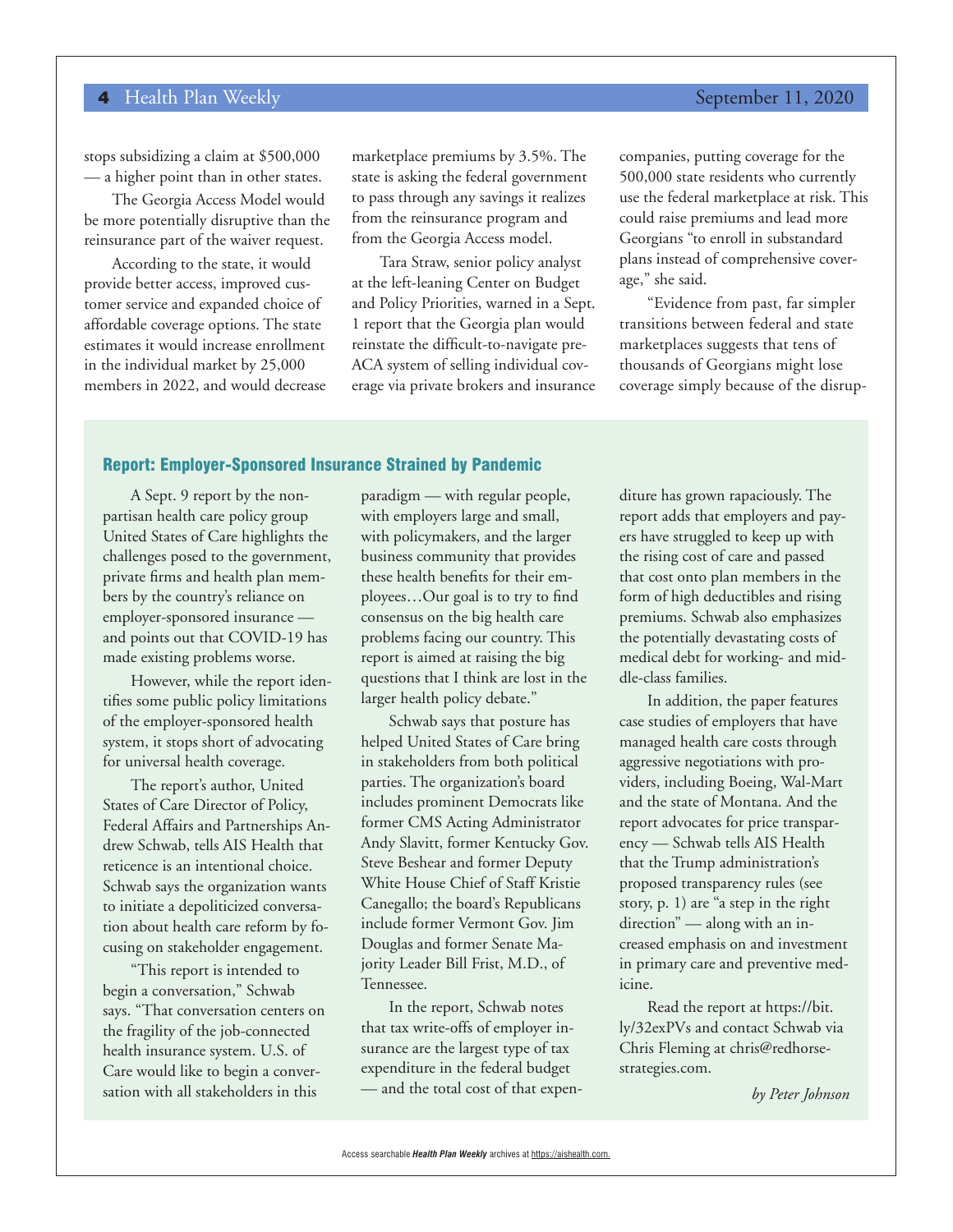## September 11, 2020 **Health Plan Weekly 5**

tion from the state's transition away from HealthCare.gov," Straw argued. "That's especially likely given that Georgia has allocated minimal funding for the transition — about onethird of the already low amount the state itself previously estimated would be needed."

#### Proposal May Violate Federal Law

The proposal also would "give insurers and brokers new opportunities to steer healthier consumers toward substandard plans that expose them to catastrophic costs if they get sick," Straw wrote. "The resulting adverse selection could make comprehensive coverage more expensive for those who need it, reducing their enrollment as well."

Straw concluded that "because it would harm consumers, Georgia's proposal is not approvable under federal law."

However, Antos says he doesn't expect CMS to rush to approve the waiver application, since it's a potential political hot potato. Georgia Gov. Brian Kemp (R), who is not running for re-election this year, wants "to prove to his voters that he did something about health care," Antos says. The Trump administration, meanwhile, doesn't want negative headlines, so "the White House and CMS can say, 'We're doing our due diligence on this. Obviously, we're taking it seriously, but we want to hear from everybody.'"

If President Donald Trump wins the election, then it still may take CMS well into next year before approving this waiver request proposal, Antos says, and if former Vice President Joe Biden wins, his administration can ask for more information.

In the meantime, while Antos says he doesn't know of any other states aside from Georgia seeking permission

to drop the marketplace exchange structure, there are numerous states interested in pursuing reinsurance: "I don't know that any state has an active proposal right now, but this is not going to go away. We'll see it again next year."

Download Georgia's Section 1332 waiver request public notice at https:// bit.ly/3hmga2A and view Straw's analysis at https://bit.ly/2GMdgra. Contact Antos at jantos@aei.org. G

*by Jane Anderson*

#### Megamerger Saga Comes to Close

*continued from p. 1*

"We always viewed the outsized damages as unlikely, with the more relevant question around the \$1.8B break-up fee," Citi analyst Ralph Giacobbe wrote in an Aug. 31 research note. "We view today's news more favorably for [Anthem], as it removes some overhang around a potential hefty break-up fee payment. We note that the remaining suit between [Anthem] and [Cigna PBM subsidiary Express Scripts] remains outstanding, without much visibility around timing at this point." Anthem filed suit against Express Scripts in 2016, alleging that the PBM had overcharged the payer by billions of dollars for prescription drugs.

Apart from the dramatics, the failed Anthem-Cigna deal was a catalyst for the slowing pace of health care consolidation at the national scale, according to antitrust lawyer and former Federal Trade Commission official David Balto.

The Obama administration's challenges of the two major insurer deals "created critical precedents to show why competition in health insurance was so important, not only in terms of services to consumers, but making sure that providers had access to competi-

# tive markets and were not coerced by

the market power of dominant health insurers," Balto explains. He adds that a potential Biden administration would probably take the same view of payer consolidation, though a second Trump administration might open the door to more transactions.

#### Payer-PBM Deals Are New Standard

Ashraf Shehata, KPMG national sector leader for health care and life sciences, agrees with Balto's assertion that federal intervention in the Anthem-Cigna and Aetna-Humana deals cooled enthusiasm for blockbuster transactions in the payer space. He tells AIS Health that Cigna's acquisition of Express Scripts, a transaction that the firm pursued partly because of the failed Anthem merger, set a precedent of its own.

"I would say what that has spawned instead of the health plan integration, it's spawned…the PBM integration. Rather than health plan to health plan, it was health plan plus PBM. And we saw that across the board with all the commercial entities," he says.

Shehata says he sees three likely types of payer transactions and reorganizations going forward. The first is the PBM-payer integration along the lines of Cigna and Express Scripts. Second, Shehata says that horizontal coordination between regional payers like Blue Cross Blue Shield plans, if not outright mergers, is likely to accelerate. Finally, he's tracking the emerging model of "health plan plus retail plus PBM," following the example of CVS Health Corp., which now owns Aetna.

Shehata also observes that payers are increasingly interested in technology acquisitions, even of smaller firms: "I would say the future is going to be how technology fits into this, and it may not need to be a big merger."

© 2020 Managed Markets Insight & Technology, LLC. All Rights Reserved. Please see the box on page 2 for permitted and prohibited uses of *Health Plan Weekly* content.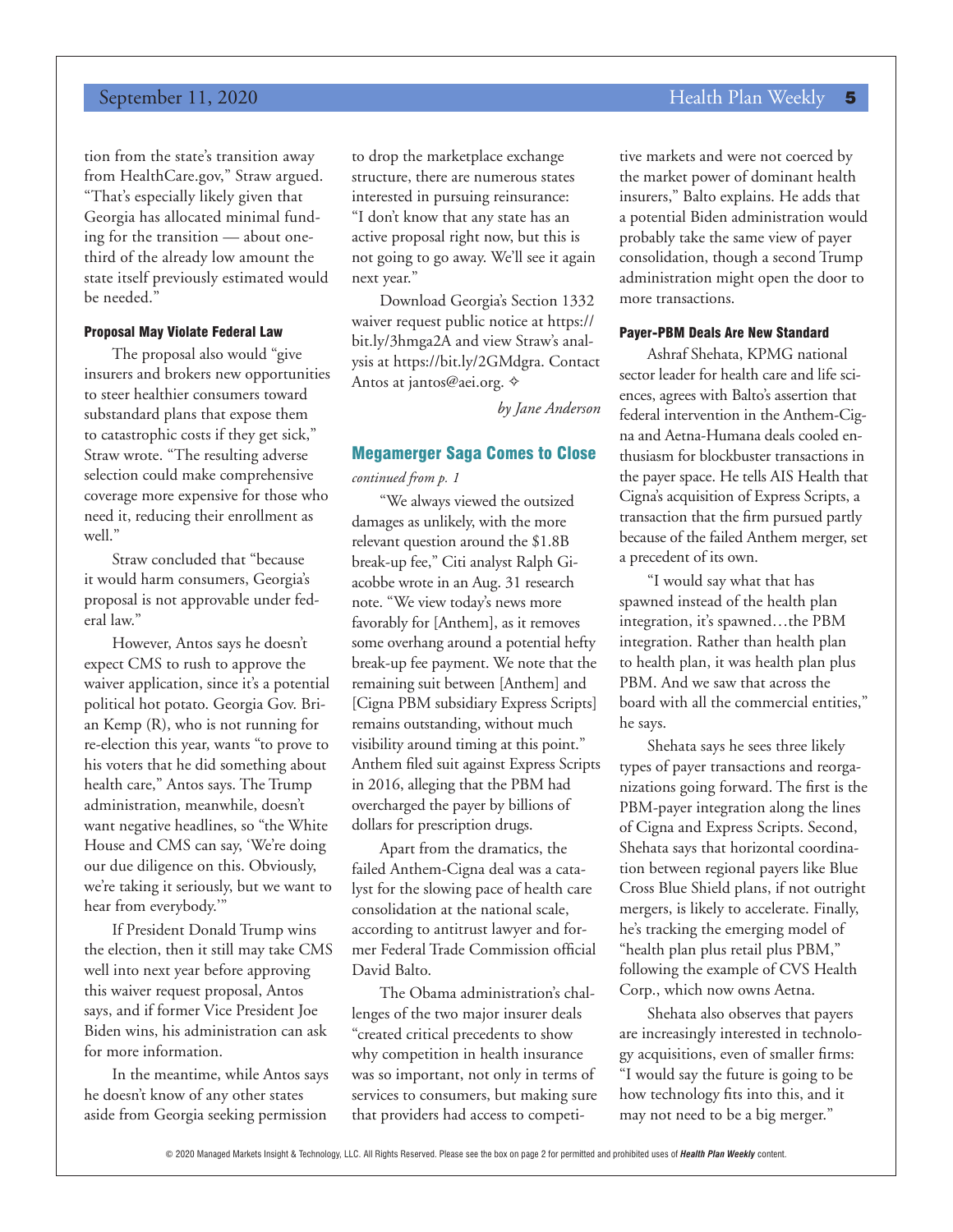#### Even as payer consolidation has slowed, transactions in the provider space are likely to speed up. According to a Sept. 2 report by the Kaiser Family Foundation (KFF), a major factor is that the fee-for-service revenue from elective procedures that providers rely on dried up during the height of the pandemic as patients sheltered in place.

While federal assistance to providers has made up some of that difference, the report notes that "some hospitals and physician practices may find it difficult to operate independently, which could increase the rate of consolidation among health care providers. Lower margins among some providers may create new opportunities for large chains to acquire smaller providers….[F]inancial assistance to providers may not be sufficient to

prevent an increase in the pace of consolidation."

Michael Abrams, co-founder and managing partner of consultancy Numerof & Associates, says that large regional hospital systems with healthy balance sheets — or, at least, those that had high margins before the pandemic — are likely to speed up their vertical acquisition of independent hospitals or horizontal consolidation with local peers. He observes that metropolitan hospital systems that were thriving before the pandemic have that capacity.

"They're getting federal money, and they have access to credit that smaller organizations don't have. They can float bonds with the benefit of their state and local municipalities backing them up," Abrams says. "They have lots and lots of advantages in that regard. Most of them

| <b>MCO Stock Performance, August 2020</b>                                 |                                                                     |                                 |                             |                                 |
|---------------------------------------------------------------------------|---------------------------------------------------------------------|---------------------------------|-----------------------------|---------------------------------|
|                                                                           |                                                                     |                                 |                             |                                 |
|                                                                           | <b>Closing Stock</b><br>Price on<br>8/31/2020                       | <b>August</b><br>Gain<br>(Loss) | Year-to-Date<br>Gain (Loss) | <b>Consensus</b><br>2020 EPS*   |
| COMMERCIAL                                                                |                                                                     |                                 |                             |                                 |
| Cigna Corp.                                                               |                                                                     |                                 | $$177.37$ 2.7% (13.5%)      | \$18.54                         |
|                                                                           |                                                                     |                                 |                             | $$312.55$ $3.2\%$ 6.9% $$16.49$ |
| Anthem, Inc.                                                              |                                                                     |                                 |                             | \$281.52 2.8% (6.4%) \$22.46    |
| <b>Commercial Mean</b>                                                    |                                                                     | $2.9\%$                         | $(4.3\%)$                   |                                 |
| <b>MEDICARE</b>                                                           |                                                                     |                                 |                             |                                 |
| Humana Inc.                                                               | $$415.17$ $5.8\%$ 14.3%                                             |                                 |                             | \$18.86                         |
| <b>Medicare Mean</b>                                                      |                                                                     | $5.8\%$                         | 14.3%                       |                                 |
| <b>MEDICAID</b>                                                           |                                                                     |                                 |                             |                                 |
| Centene Corp.                                                             | $$61.32$ $(-6.0%)$ $(0.9%)$                                         |                                 |                             | \$4.83                          |
| Molina Healthcare, Inc.                                                   | $\begin{array}{c}\n \cdot \quad \quad \text{$184.97}\n \end{array}$ |                                 | 0.1% 38.7%                  | \$11.85                         |
| <b>Medicaid Mean</b>                                                      |                                                                     |                                 | $(2.9\%)$ 18.9%             |                                 |
| <b>Industry Mean</b>                                                      |                                                                     | 1.4%                            | $6.5\%$                     |                                 |
| *Estimates are based on analysts' consensus estimates for full-year 2020. |                                                                     |                                 |                             |                                 |
| SOURCE: Bank of America Merrill Lynch.                                    |                                                                     |                                 |                             |                                 |

have many different kinds of resources they can call on."

Abrams says he does not expect private equity to make a major play in the metropolitan hospital space, but some investors might consider struggling rural and small-town hospitals.

#### Consolidation Could Push Up Prices

Both the KFF report and Abrams point out that this wave of consolidation will compound or accelerate the rising cost of health care.

"A wide body of research has shown that provider consolidation leads to higher health care prices for private insurance; this is true for both horizontal and vertical consolidation," the KFF report notes.

Abrams says this continual rise in prices will eventually drain the generous margins that payers have enjoyed over the course of the pandemic, and suggests that forward-thinking payers might do well to use that capital creatively to intervene directly in the provider space while they have the opportunity. "That's where I expect the M&A activity to be…more verticals, selectively, in region[al markets] between payers and health care providers. The advantage of that is it does help to bring some alignment to the incentives involved," Abrams explains. "It offers the payer the prospect of more control over cost and quality."

Both Shehata and Abrams agree that the pandemic's financial devastation and payers' balance sheets allow for more creative transactions than the last decade's proposed megamergers. Shehata emphasizes that technology platforms could be a differentiator when the dust settles.

"The thing about the pandemic is it's accelerating the modernization capabilities. So to me, it's less about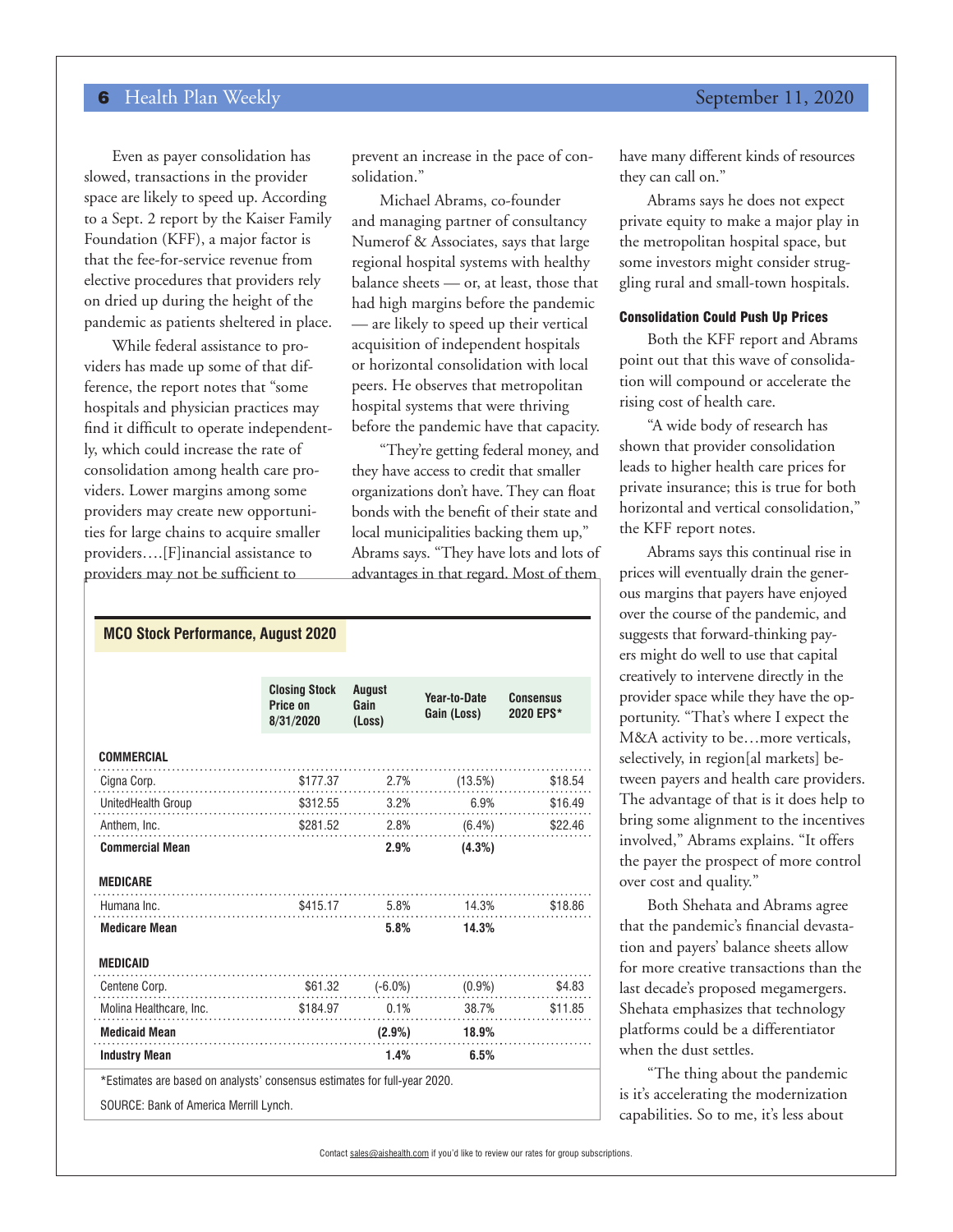mergers — it's [more] about how fast can I get the modern tools that are going to kind of lead us to the better consumer experience," Shehata says.

"Now, ironically, that could spur a new wave of mergers and acquisitions. Like if you need a new portal, who's going to emerge as the new portal capability? If you need a new capability that allows you online scheduling with

#### News Briefs

- ✦*Cigna Corp. will offer Affordable Care Act exchange plans in 80 new counties in 2021, reaching 27% more customers in that market, the company said on Sept. 9.* The insurer's ACA marketplace footprint will comprise 10 states: Arizona, Colorado, Florida, Illinois, Kansas, Missouri, North Carolina, Tennessee, Utah and Virginia. Cigna said its 2021 marketplace plans will feature \$0 virtual care "that now includes behavioral health providers," a new plan that offers no-cost diabetes equipment and supplies, and "coverage for holistic services including acupuncture in select counties." Read more at https://bit.ly/35nrkBx.
- ✦*Humana Inc. on Sept. 10 rolled out two value-based programs that will be available for select Medicare Advantage plans.* The Coronary Artery Bypass Grafting Episode-Based Model is a bundled payment initiative designed to improve quality, outcomes and cost across an entire episode of care for patients undergoing heart bypass surgery. And the Total Shoulder Specialist Rewards Program offers clinicians additional payment for achieving better health outcomes and for lowering costs by incentivizing

your provider network on the health plan side, who's going to offer that?"

"A lot of payers are cash-rich and looking for growth and looking at this as an opportunity," Abrams says. "The worst financial disasters sometimes are great opportunities for the right entrepreneur. If you have the cash and you have the right idea — maybe something good will come out of it."

Read the decision regarding the Anthem-Cigna case at https://bit. ly/3hiUQuz and the KFF report at https://bit.ly/2RgopCB. Contact Abrams via spokesperson Matthew Dick at matthew.dick@pinkston.co, Balto at david.balto@dcantitrustlaw. com and Shehata via Bill Borden at wborden@kpmg.com.  $\diamond$ 

*by Peter Johnson*

independent surgeons to perform shoulder replacement procedures at ambulatory surgical centers when it's clinically appropriate. Humana already has two other orthopedic value-based programs: one for total hip and knee replacement surgeries and one for spinal fusion procedures. See https://bwnews.pr/3m8Rkqd.

- ✦*Anthem, Inc. named Jeffrey Alter executive vice president of Anthem Health Solutions and IngenioRx, the payer's PBM subsidiary.* Alter previously worked as president of Arcturus One Consulting, a consultancy for private equity firms. Before that role, Alter was CEO of United-Healthcare's commercial insurance group. Visit https://bit.ly/3igz2B4.
- ✦*In part because of the stress and pressure of their role, caregivers have 26% poorer health than the regular population, according to a new report from the Blue Cross Blue Shield Association.* The report, which was based on claims data from Blues plan members in the Philadelphia region, found that rates of hypertension and obesity among people with a spouse or child in need of caregiving were 60% and 41% higher than non-caregivers, respectively.

"Being a caregiver is often a difficult job, and the stresses and responsibilities can seriously affect our physical and mental health. This becomes even more challenging during a pandemic," said Richard Snyder, M.D., chief medical officer and executive president at Independence Blue Cross, said in a statement about the findings. Read more at https://bit. ly/2FmDEXR.

✦*Among U.S. adults, 62% said they would be likely to seek a COVID-19 test if they thought they'd been exposed to the coronavirus but didn't have any symptoms, according to a recent Morning Consult poll.* And 80% of survey respondents said they'd be likely to get a test if they did exhibit symptoms. Meanwhile, a Sept. 9 article from The New York Times — for which the publication reviewed dozens of reader-submitted medical bills — found that "nationwide, people have been hit with unexpected fees and denied claims related to coronavirus tests," despite federal legislation mandating that private insurers provide the tests to their members for free. Visit https:// bit.ly/2ZnZDVG and https://nyti. ms/3imjKL6.

#### September 11, 2020 **Health Plan Weekly 7**